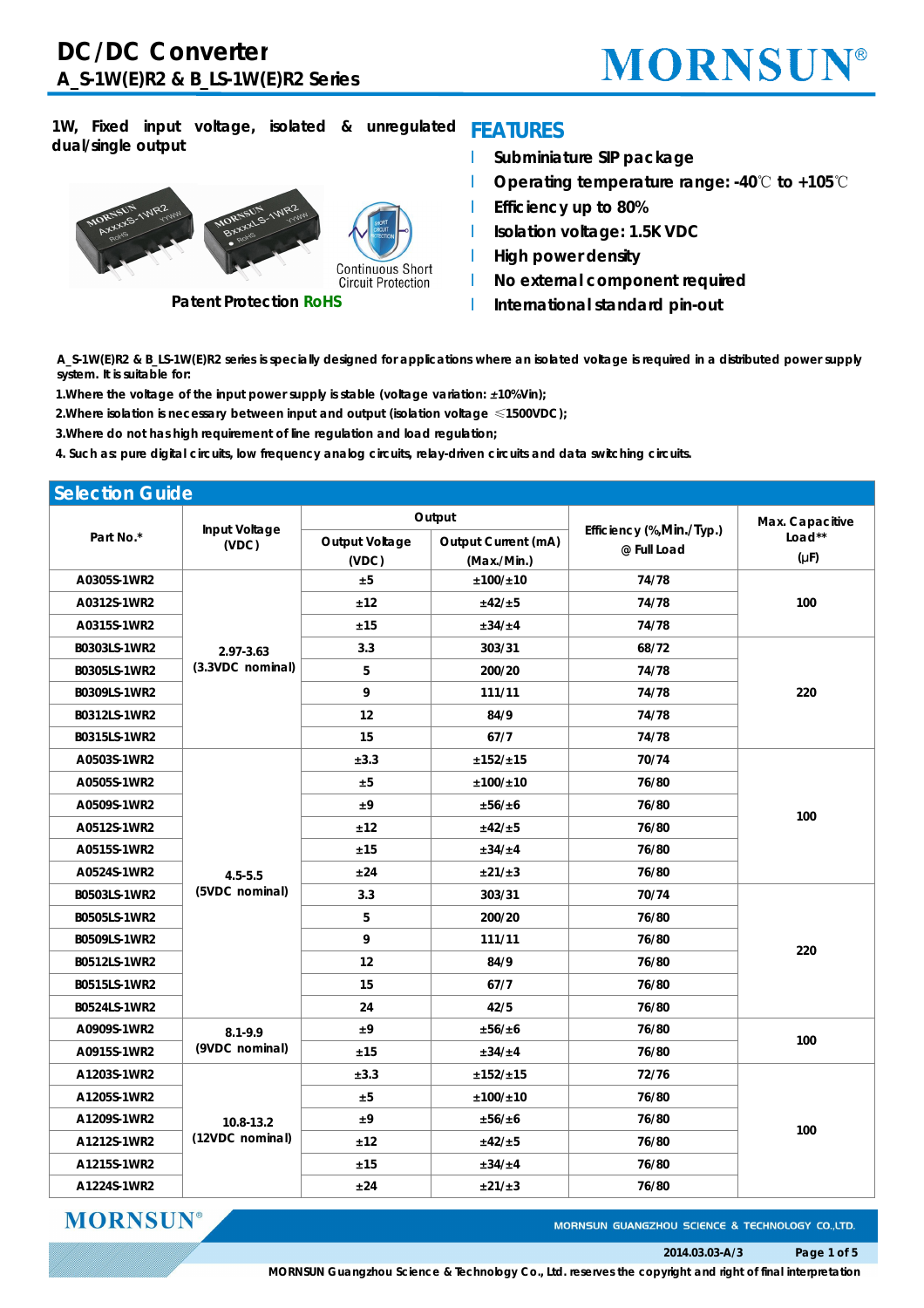## **DC/DC Converter A\_S-1W(E)R2 & B\_LS-1W(E)R2 Series**

## **MORNSUN®**

| <b>Selection Guide</b> |                              |                |                     |                                          |                 |
|------------------------|------------------------------|----------------|---------------------|------------------------------------------|-----------------|
|                        |                              |                | Output              |                                          | Max. Capacitive |
| Part No.*              | Input Voltage<br>(VDC)       | Output Voltage | Output Current (mA) | Efficiency (%, Min./Typ.)<br>@ Full Load | Load**          |
|                        |                              | (VDC)          | (Max./Min.)         |                                          | $(\mu F)$       |
| B1203LS-1WR2           |                              | 3.3            | 303/31              | 72/76                                    |                 |
| B1205LS-1WR2           |                              | 5              | 200/20              | 76/80                                    |                 |
| B1209LS-1WR2           | 10.8-13.2                    | 9              | 111/11              | 76/80                                    | 220             |
| B1212LS-1WR2           | (12VDC nominal)              | 12             | 84/9                | 76/80                                    |                 |
| B1215LS-1WR2           |                              | 15             | 67/7                | 76/80                                    |                 |
| B1224LS-1WR2           |                              | 24             | 42/5                | 76/80                                    |                 |
| A1505S-1WR2            |                              | ±5             | ±100/±10            | 76/80                                    |                 |
| A1509S-1WR2            |                              | ±9             | ±56/±6              | 76/80                                    |                 |
| A1512S-1WR2            |                              | ±12            | ±42/±5              | 76/80                                    | 100             |
| A1515S-1WR2            |                              | ±15            | ±34/±4              | 76/80                                    |                 |
| A1524S-1WR2            | 13.5-16.5                    | ±24            | ±21/±3              | 76/80                                    |                 |
| B1505LS-1WR2           | (15VDC nominal)              | 5              | 200/20              | 76/80                                    |                 |
| B1509LS-1WR2           |                              | 9              | 111/11              | 76/80                                    |                 |
| B1512LS-1WR2           |                              | 12             | 84/9                | 76/80                                    | 220             |
| B1515LS-1WR2           |                              | 15             | 67/7                | 76/80                                    |                 |
| B1524LS-1WR2           |                              | 24             | 42/5                | 76/80                                    |                 |
| A2405S-1WR2            |                              | ±5             | ±100/±10            | 76/80                                    |                 |
| A2409S-1WR2            |                              | ±9             | ±56/±6              | 76/80                                    |                 |
| A2412S-1WR2            |                              | ±12            | ±42/±5              | 76/80                                    | 100             |
| A2415S-1WR2            |                              | ±15            | ±34/±4              | 76/80                                    |                 |
| A2424S-1WR2            |                              | ±24            | ±21/±3              | 76/80                                    |                 |
| B2403LS-1WR2           | 21.6-26.4<br>(24VDC nominal) | 3.3            | 303/31              | 70/74                                    |                 |
| B2405LS-1WR2           |                              | 5              | 200/20              | 76/80                                    |                 |
| B2409LS-1WR2           |                              | 9              | 111/11              | 76/80                                    | 220             |
| B2412LS-1WR2           |                              | 12             | 84/9                | 76/80                                    |                 |
| B2415LS-1WR2           |                              | 15             | 67/7                | 76/80                                    |                 |
| B2424LS-1WR2           |                              | 24             | 42/5                | 76/80                                    |                 |

Note: \*Series with suffix "-1WER2" are EMI performance optimization model. As A0512S-1WER2, the EMI performance of such products is better than conventional **models (eg A0512S-1WR2), but the short circuit performance is worse than conventional models. \*\*The capacitive loads of positive and negative outputs are the same.**

| <b>Input Specifications</b>         |                             |        |                |               |            |  |  |
|-------------------------------------|-----------------------------|--------|----------------|---------------|------------|--|--|
| Item                                | <b>Operating Conditions</b> | Min.   | Typ.           | Max.          | Unit       |  |  |
|                                     | 3.3V input                  | $- -$  | 404/30         | $-$           |            |  |  |
|                                     | 5V input                    | --     | 256/20         | --            |            |  |  |
|                                     | 9V input                    | --     | 142/20         | $\frac{1}{2}$ |            |  |  |
| Input Current (full load / no-load) | 12V input                   | $- -$  | 106/15         | $-$           | mA         |  |  |
|                                     | 15V input                   | --     | 84/10          | $\frac{1}{2}$ |            |  |  |
|                                     | 24V input                   | --     | 54/7           | --            |            |  |  |
|                                     | 3.3V input                  | $-0.7$ | $\sim$ $\sim$  | 5             | <b>VDC</b> |  |  |
|                                     | 5V input                    | $-0.7$ | --             | 9             |            |  |  |
|                                     | 9V input                    | $-0.7$ | $\sim$ $\sim$  | 12            |            |  |  |
| Surge Voltage (1sec. max.)          | 12V input                   | $-0.7$ | $-$            | 18            |            |  |  |
|                                     | 15V input                   | $-0.7$ | $\sim$ $\sim$  | 21            |            |  |  |
|                                     | 24V input                   | $-0.7$ | $\overline{a}$ | 30            |            |  |  |
| Reflected Ripple Current            |                             | $- -$  | 15             | --            | mA         |  |  |
| Input Filter<br>Capacitor filter    |                             |        |                |               |            |  |  |

**MORNSUN®** 

MORNSUN GUANGZHOU SCIENCE & TECHNOLOGY CO.,LTD.

### **2014.03.03-A/3 Page 2 of 5**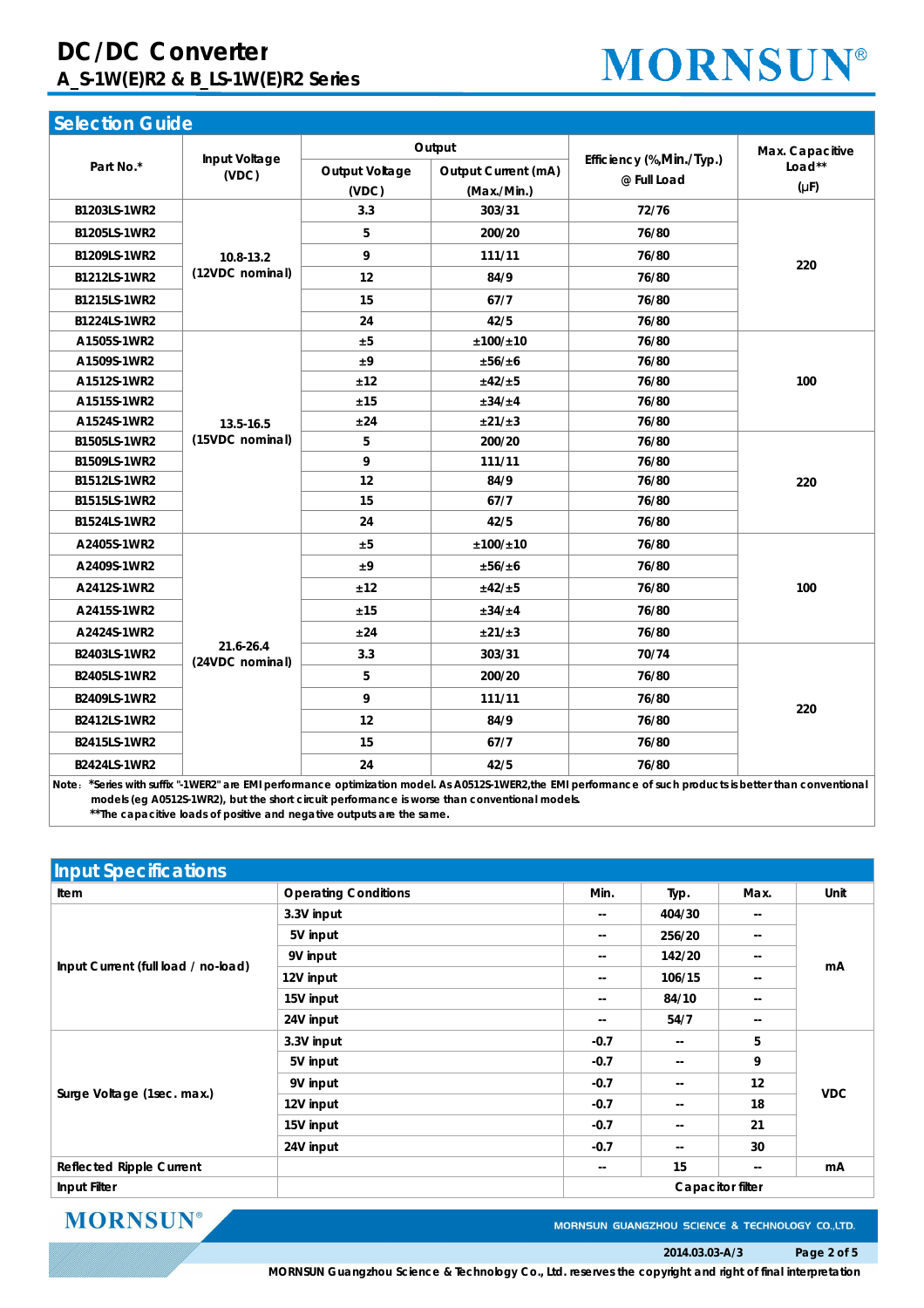## **DC/DC Converter A\_S-1W(E)R2 & B\_LS-1W(E)R2 Series**

# **MORNSUN®**

| <b>Output Specifications</b>      |                               |                             |               |                                       |                          |          |
|-----------------------------------|-------------------------------|-----------------------------|---------------|---------------------------------------|--------------------------|----------|
| Item                              | <b>Operating Conditions</b>   | Min.                        | Typ.          | Max.                                  | Unit                     |          |
| Output Voltage Accuracy           |                               |                             |               | See tolerance envelope graph (Fig. 1) |                          |          |
|                                   | Input voltage                 | 3.3VDC output               | --            | $\overline{\phantom{a}}$              | ±1.5                     | %        |
| Line Regulation                   | change: $±1\%$                | Other output                | --            | $\overline{\phantom{a}}$              | ±1.2                     |          |
|                                   |                               | 3.3VDC output               | --            | 18                                    | $\sim$ $\sim$            |          |
|                                   | 10%-100% load                 | 5VDC output                 | --            | 12                                    | $\sim$ $\sim$            |          |
|                                   |                               | 9VDC output                 | --            | 9                                     | $\sim$ $\sim$            |          |
| Load Regulation                   |                               | 12VDC output                | --            | 8                                     | $\sim$ $\sim$            |          |
|                                   |                               | 15VDC output                | --            | $\overline{7}$                        | $\sim$ $\sim$            |          |
|                                   |                               | 24VDC output                | --            | 6                                     | $\overline{\phantom{a}}$ |          |
| Ripple & Noise*                   | 20MHz bandwidth               |                             |               | 60                                    | $\sim$ $\sim$            | mVp-p    |
| Temperature Drift Coefficient     | 100% load                     |                             | --            | $\overline{\phantom{a}}$              | ±0.03                    | $\%$ /°C |
|                                   | A_S-1WER2 & B_LS-1WER2 series |                             | $\sim$ $\sim$ | $- -$                                 |                          | S        |
| Output Short Circuit Protection** |                               | A S-1WR2 & B LS-1WR2 series |               | Continuous, self-recovery             |                          |          |
|                                   |                               |                             |               |                                       |                          |          |

Note: \* Ripple and noise tested with "parallel cable" method, please see DC-DC Converter Application Notes for specific operation methods. \*\*Supply voltage must be discontinued at the end of short circuit duration for A\_S-1WER2 & B\_LS-1WER2 series.

| <b>General Specifications</b>                 |                                                                                     |                          |               |               |              |
|-----------------------------------------------|-------------------------------------------------------------------------------------|--------------------------|---------------|---------------|--------------|
| ltem                                          | <b>Operating Conditions</b>                                                         | Min.                     | Typ.          | Max.          | Unit         |
| Insulation Voltage                            | Input-output, with the test time of 1 minute and the leak<br>current lower than 1mA | 1500                     | $- -$         | $-$           | <b>VDC</b>   |
| Insulation Resistance                         | Input-output, insulation voltage 500VDC                                             | 1000                     | --            | $\sim$ $\sim$ | MΩ           |
| <b>Isolation Capacitance</b>                  | Input-output, 100KHz/0.1V                                                           | $\overline{\phantom{a}}$ | 20            | $\sim$ $\sim$ | pF           |
| Operating Temperature                         | Derating if the temperature $\geq 85^{\circ}$ C, (see Fig. 2)                       | -40                      | $- -$         | 105           |              |
| Storage Temperature                           |                                                                                     | $-55$                    | $\frac{1}{2}$ | 125           | $^{\circ}$ C |
| Casing Temperature Rise<br>Ta=25 $\mathbb{C}$ |                                                                                     | $\sim$ $\sim$            | 25            | $\sim$ $\sim$ |              |
| <b>Hand Soldering</b>                         | Welding spot is 1.5mm away from the casing, 10 seconds                              | $- -$                    | --            | 300           |              |
| Pin Welding Resistance Temperature            | Non-condensing                                                                      | $- -$                    | $- -$         | 95            | %            |
| Switching Frequency                           | 100% load, nominal input voltage                                                    | $- -$                    | 100           | 300           | <b>KHz</b>   |
| <b>MTBF</b>                                   | MIL-HDFK-217F@25℃                                                                   | 3500                     | $- -$         | $\sim$ $\sim$ | K hours      |

| <b>Physical Specifications</b> |                                                        |  |  |  |  |  |
|--------------------------------|--------------------------------------------------------|--|--|--|--|--|
| Casing Material                | Black flame-retardant heat-proof epoxy resin (UL94-V0) |  |  |  |  |  |
| Package Dimensions             | 19.50*9.30*6.00 mm                                     |  |  |  |  |  |
| Weight                         | $2.4q$ (Typ.)                                          |  |  |  |  |  |
| Cooling methods                | Free air convection                                    |  |  |  |  |  |

## **EMC Specifications**

|     |                   | Conducted disturbance |                                                  |                                                              |                  | CISPR22/EN55022 CLASS B (see Fig. 4 for recommended circuit) |
|-----|-------------------|-----------------------|--------------------------------------------------|--------------------------------------------------------------|------------------|--------------------------------------------------------------|
| EMI | Radiated emission |                       |                                                  | CISPR22/EN55022 CLASS B (see Fig. 4 for recommended circuit) |                  |                                                              |
| EMS |                   | Electrostatic         | A S-1W(E)R2                                      | IEC/EN61000-4-2 Contact ±6KV                                 |                  | perf. Criteria B                                             |
|     | discharge         |                       | B LS-1W(E)R2   IEC/EN61000-4-2 Contact $\pm$ 8KV |                                                              | perf. Criteria B |                                                              |



**MORNSUN®** 

MORNSUN GUANGZHOU SCIENCE & TECHNOLOGY CO.,LTD.

### **2014.03.03-A/3 Page 3 of 5**

**MORNSUN Guangzhou Science & Technology Co., Ltd. reserves the copyright and right of final interpretation**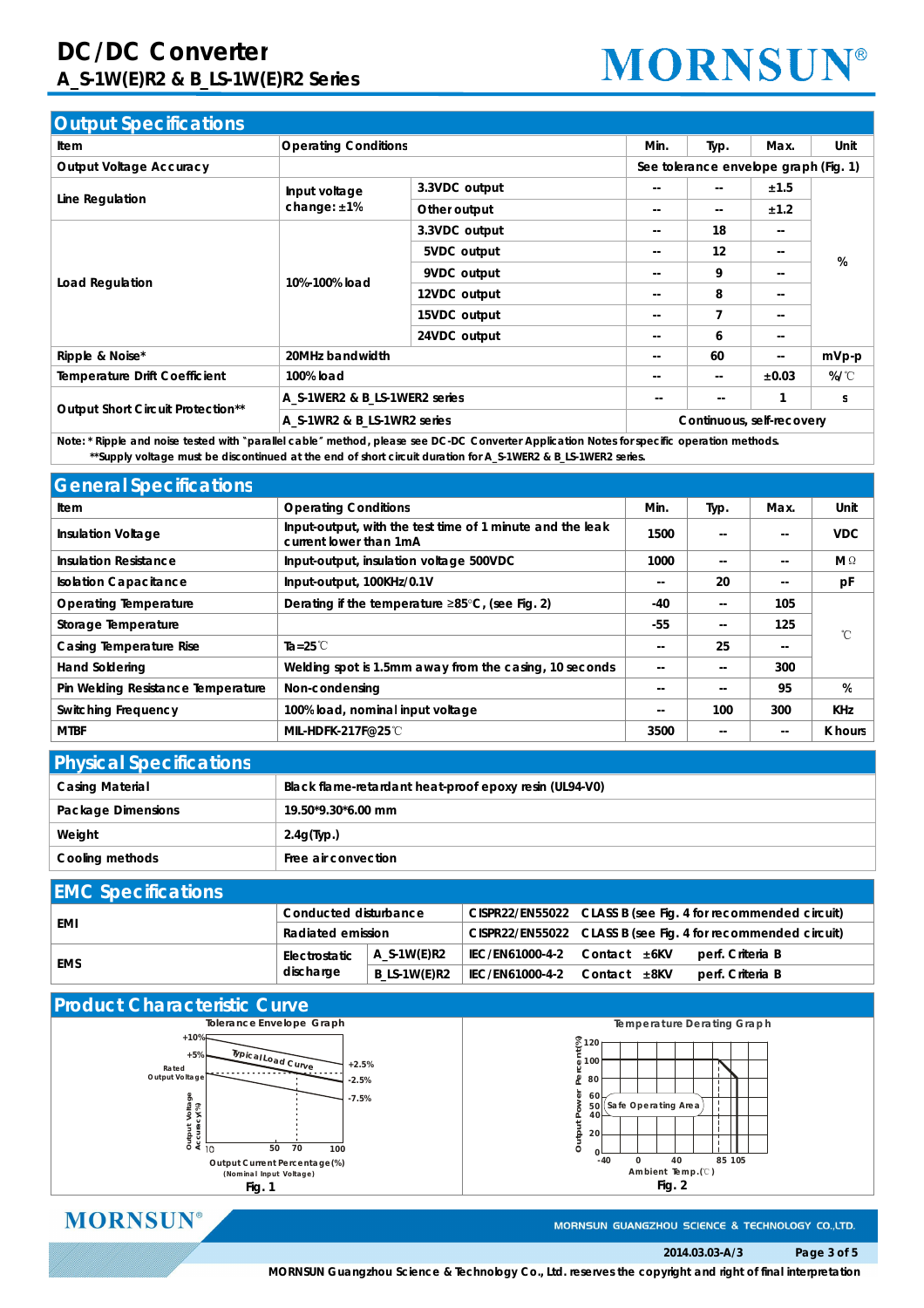## **DC/DC Converter A\_S-1W(E)R2 & B\_LS-1W(E)R2 Series**

## **MORNSUN®**



### **1. Typical application**

**MORNSUN®** 

If it is required to further reduce input and output ripple, a filter capacitor can be connected to the input and output terminals, see Fig.3. Moreover, choosing suitable filter capacitor is very important, start-up problems may be caused by too large capacitance. To ensured **the modules running well, the recommended capacitive load values as shown in Table 1.**



## **2. EMC typical recommended circuit (CLASS B)**



#### **Recommended capacitive load value table (Table 1)**

| Vin<br>(VDC) | Cin<br>$(\mu F)$ | Single Vout<br>(VDC) | Cout<br>$(\mu F)$ | Dual Vout<br>(VDC) | Cout<br>$(\mu F)$ |
|--------------|------------------|----------------------|-------------------|--------------------|-------------------|
| 3.3/5        | 4.7              | 3.3/5                | 10                | ±3.3/±5            | 4.7               |
| 9/12         | 2.2              | 9/12                 | 2.2               | ±9/±12             | 1                 |
| 15           | 2.2              | 15/24                |                   | ±15/±24            | 0.47              |
| 24           |                  |                      |                   |                    |                   |

**It is not recommended to connect any external capacitor when output power is less than 0.5W.**

| Input voltage $(V)$ |                | 3.3/5/9/12/15/24           |
|---------------------|----------------|----------------------------|
|                     | C <sub>1</sub> | 4.7 <sub>u</sub> F /50V    |
| FMI                 | C <sub>2</sub> | Refer to the Cout in Fig.3 |
|                     | I DM           | 6.8 <sub>µH</sub>          |

MORNSUN GUANGZHOU SCIENCE & TECHNOLOGY CO.,LTD.

**2014.03.03-A/3 Page 4 of 5**